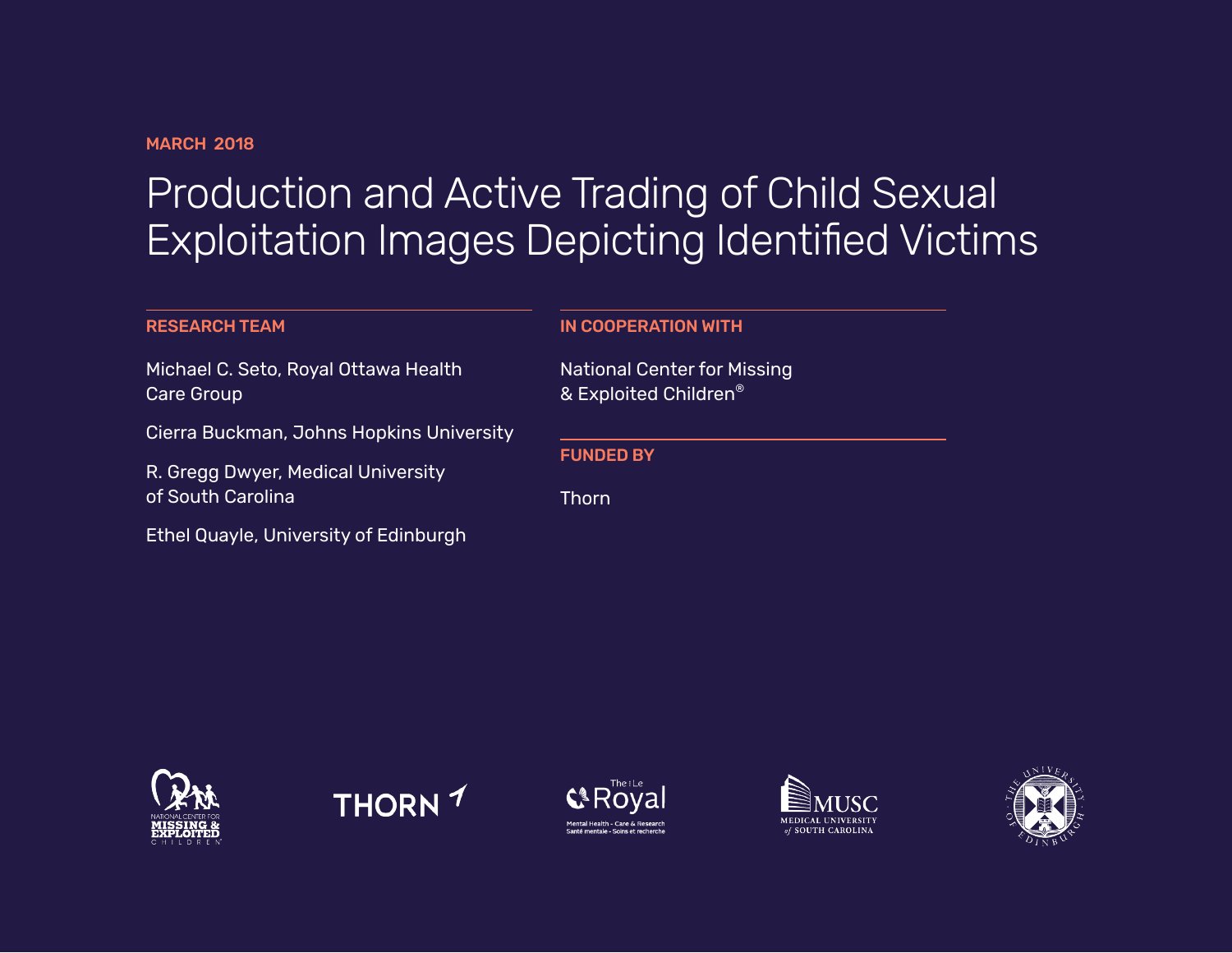## PAGE 2 **Executive Summary**

#### **DATASETS**

#### **1) HISTORICAL**

- Actively traded cases involving identified victims: July 1, 2002 — June 30, 2014
- 518 cases involving 933 identified victims

#### **2) MODERN**

- All cases involving identified victims: July 1, 2011 — June 30, 2014
- 1,965 cases: one offender and one victim
- 633 cases: multiple offenders and/or victims

The National Center for Missing & Exploited Children (NCMEC) has access to unique data about child exploitation images, particularly those involving identified victims and offenders and reported by multiple law enforcement agencies.

Through the cooperation of NCMEC, and with the financial support of Thorn, we were able to extract data from NCMEC databases to address multiple research questions.

The primary objective in this project was to develop knowledge to assist law enforcement in identifying victims of child sexual abuse material and intervening to prevent child sexual exploitation and abuse.

In this study, the first of its kind, we were able to analyze data from two different datasets: (1) a historical dataset that encompassed all

actively traded cases involving identified victims from July 1, 2002, to June 30, 2014 (518 cases involving 933 victims); (2) a modern dataset encompassing all cases involving identified victims from July 1, 2011, to June 30, 2014 (1,965 cases involving one offender and one victim, and 633 cases involving multiple offenders and/or victims; only a small minority of these cases were actively traded). The historical set allowed us to examine trends over time, whereas the modern dataset had more information due to a more comprehensive law enforcement submission form implemented in 2011.